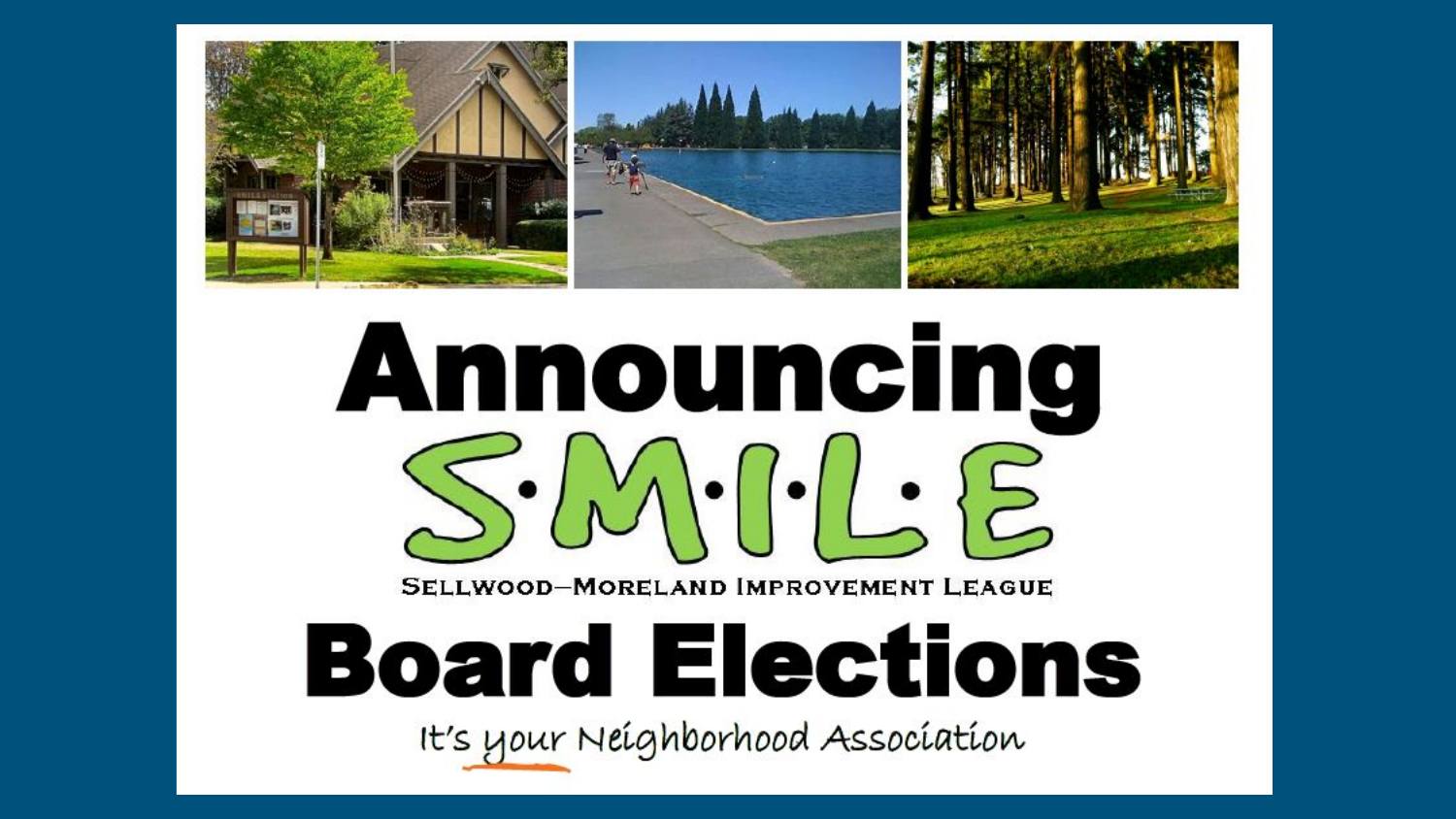### What does S.M.I.L.E. do?

- SMILE is the oldest Neighborhood Association in Portland!
- SMILE is a formal representative body & voice of our community: residents, businesses, visitors, owners, renters, families, kids, the elderly, BIPOC, rich, poor, middle income…
- SMILE is unique: A 501c3 that owns two properties that benefit local & wider community - and generate INCOME for activities, events, and local initiatives.
- SMILE partners locally and across Portland: SCH, SMBA, SEUL, Clean Air PDX, etc…
- SMILE and our local communities have a LOT of untapped potential: a beautiful neighborhood, excellent amenities and natural environment, engaged citizens, dynamic businesses, good transportation, local schools…
- Our power is our voice, being fully representative, being open and inclusive, being kind.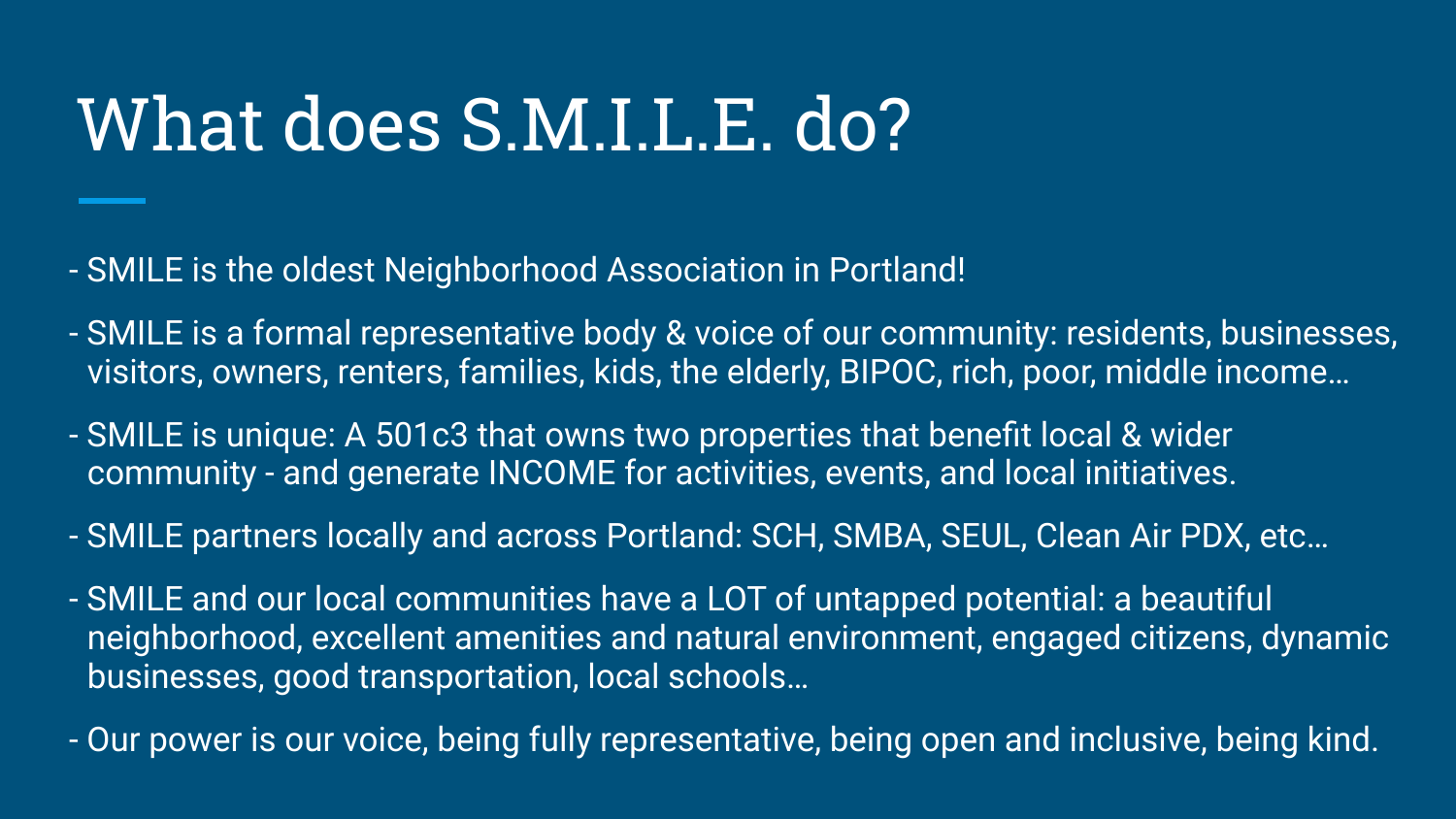## What has S.M.I.L.E. accomplished?

- Saved the Sellwood Community Center now a thriving local nonprofit!
- Advocated on Portland's Transportation, Pedestrian & ADA Plan updates and secured local traffic safety & calming measures
- Led community in developing/adopting Main Street Design Guidelines
- Host contact meetings with developers, publicly track new builds
- Ongoing recruitment of younger and more diverse board members and volunteers, inc. renters, home-owners and local employees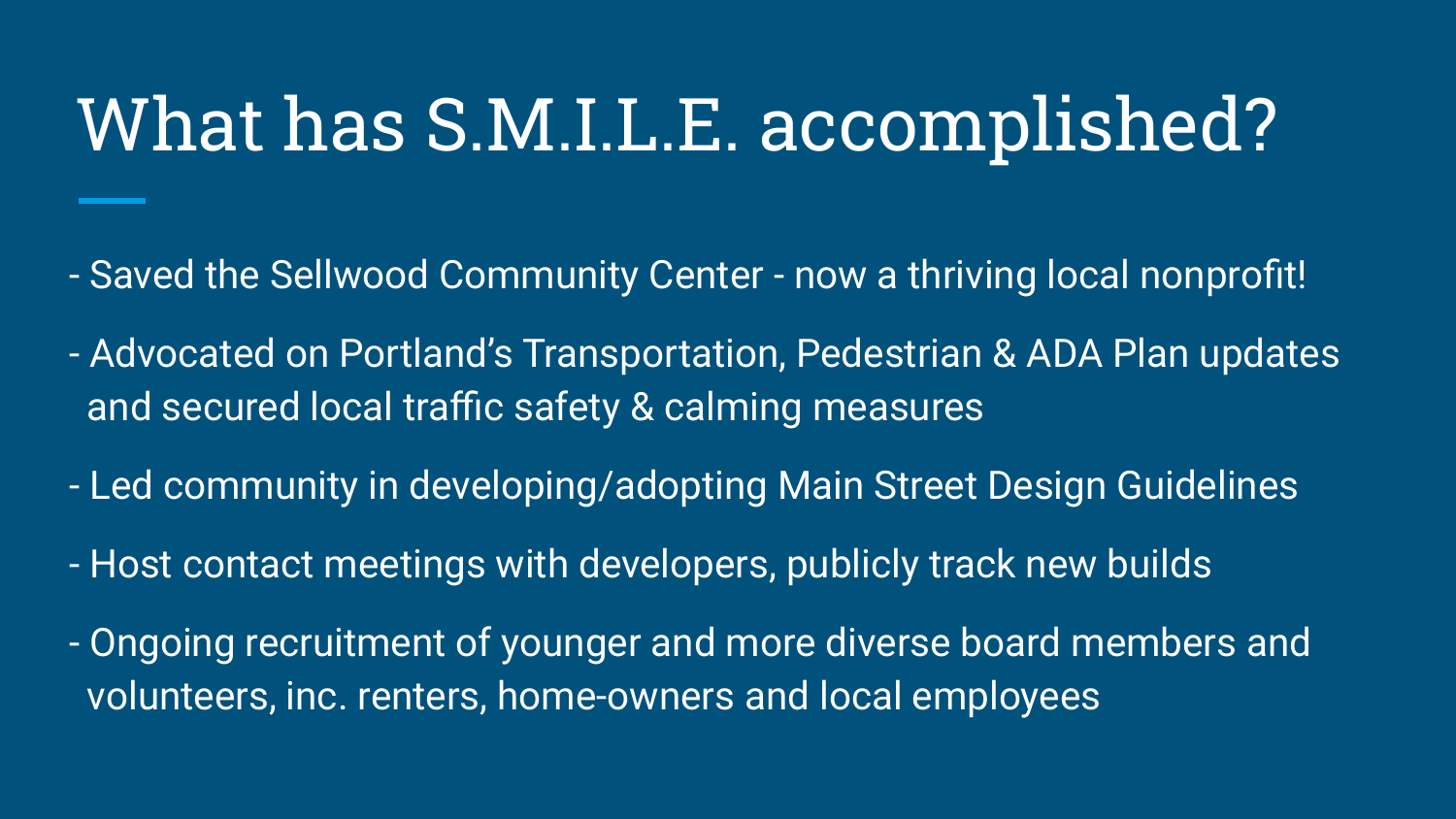# What has S.M.I.L.E. accomplished

- Partner on Westmoreland Park Salmon Celebration since inception
- Planted hundreds of native plants in neighborhood, maintains Springwater Meadows and Oaks Bottom Overlook
- Social media presence on Facebook, Nextdoor, Instagram & Twitter to promote events, activities and civic engagement
- Started "Bottom Walkers" volunteer program to educate community and protect Oaks Bottom Wildlife Refuge
- Working with documentary film-maker on history and status of Oaks Bottom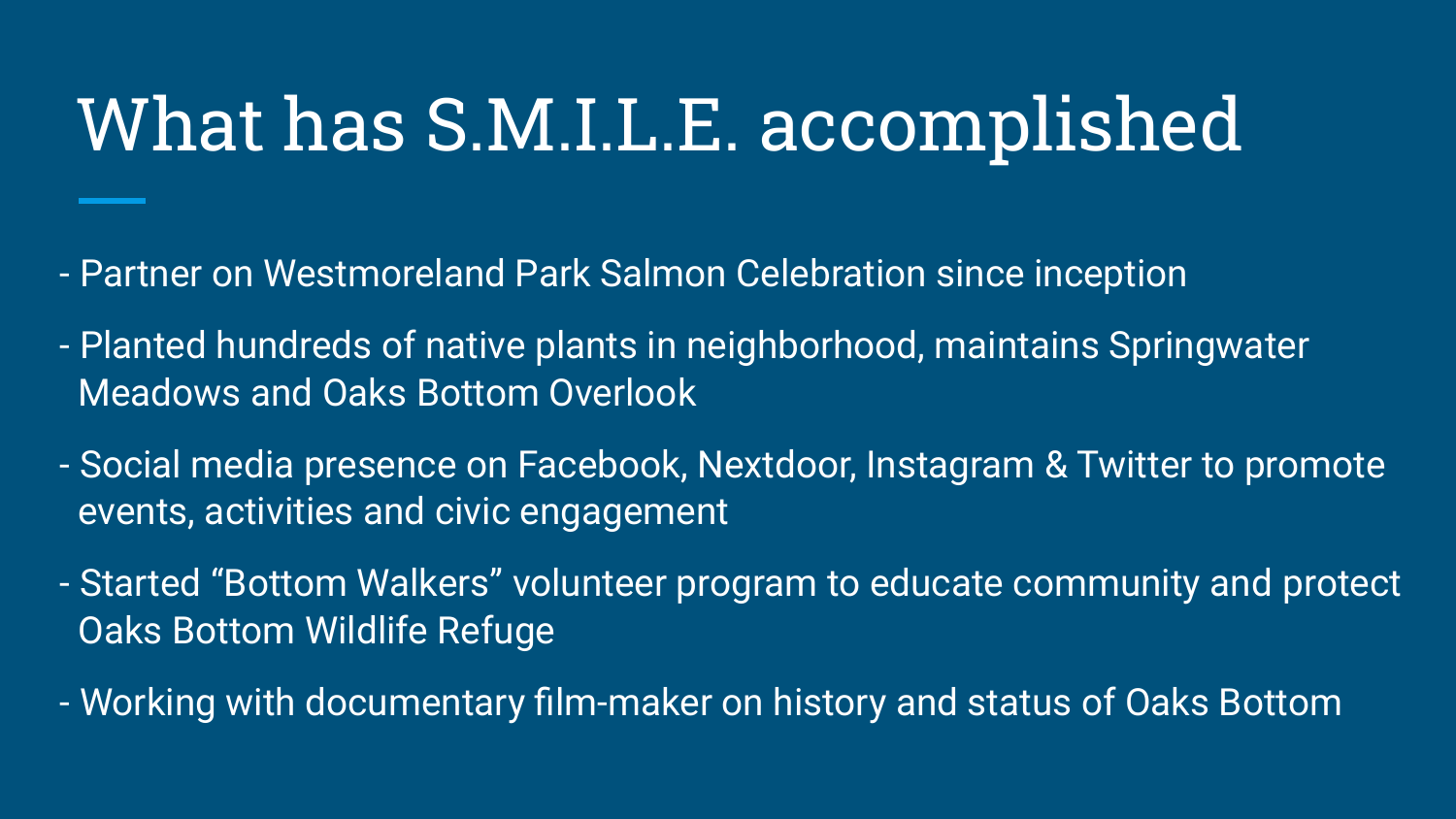# Board positions up for election

**Board Officers:** President, Vice-President, Secretary, Treasurer (1-year terms) **At-large Board Members:** 2-year terms: Four 1-year term: One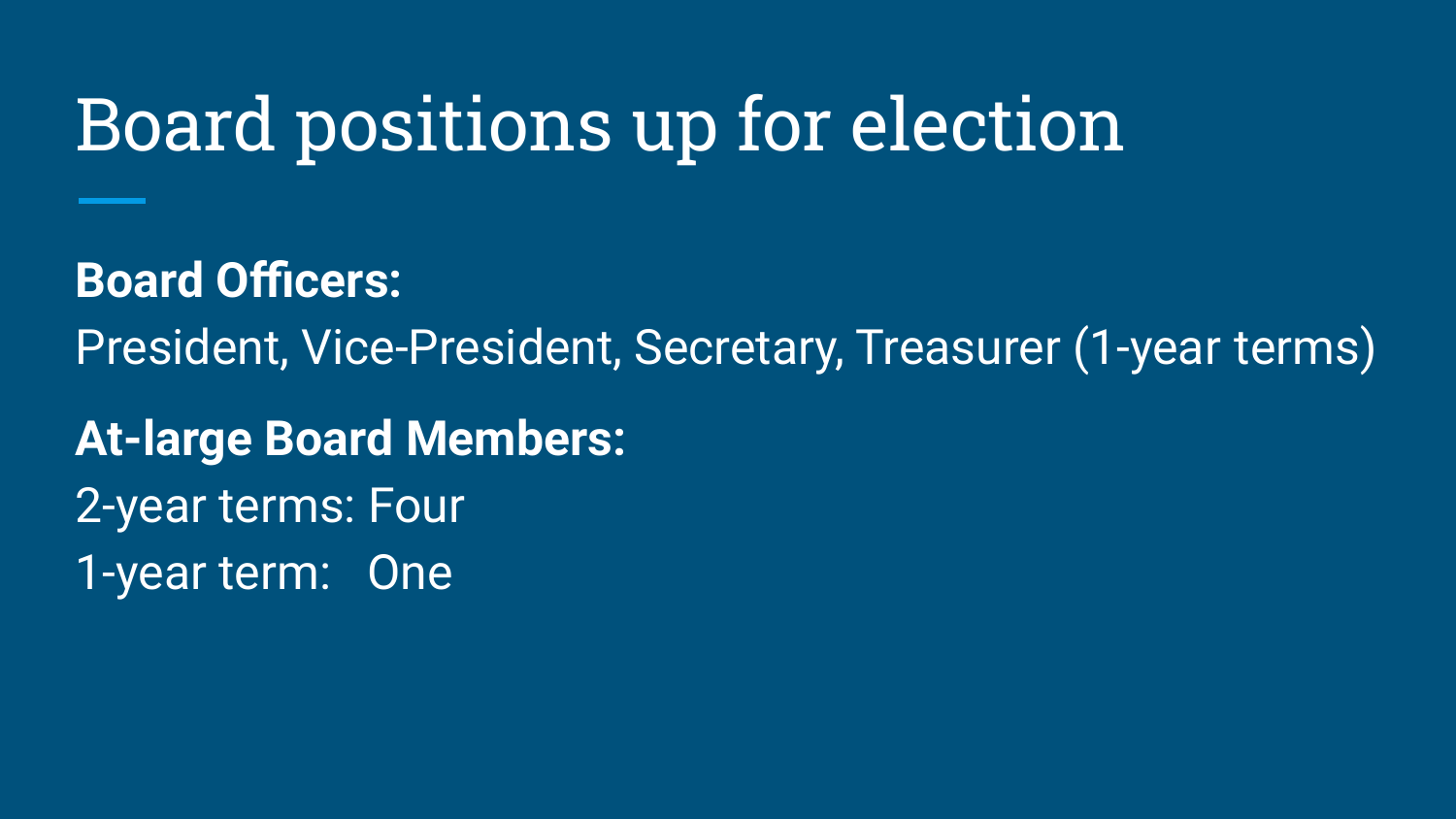#### Responsibilities of a board member

- Be committed to your local neighborhood: all who live, work and visit here.
- Be engaged and caring.
- Listen. Ask questions. Promote diversity, equity and inclusion.
- Attend monthly Board meetings. (3rd Wednesday, 7:30pm)
- Optional: Attend monthly General meetings. (1st Wednesday, 7:30pm)
- Optional: Serve on committees and/or represent SMILE on SE Uplift and Sellwood Community House boards (one SMILE board member on each).